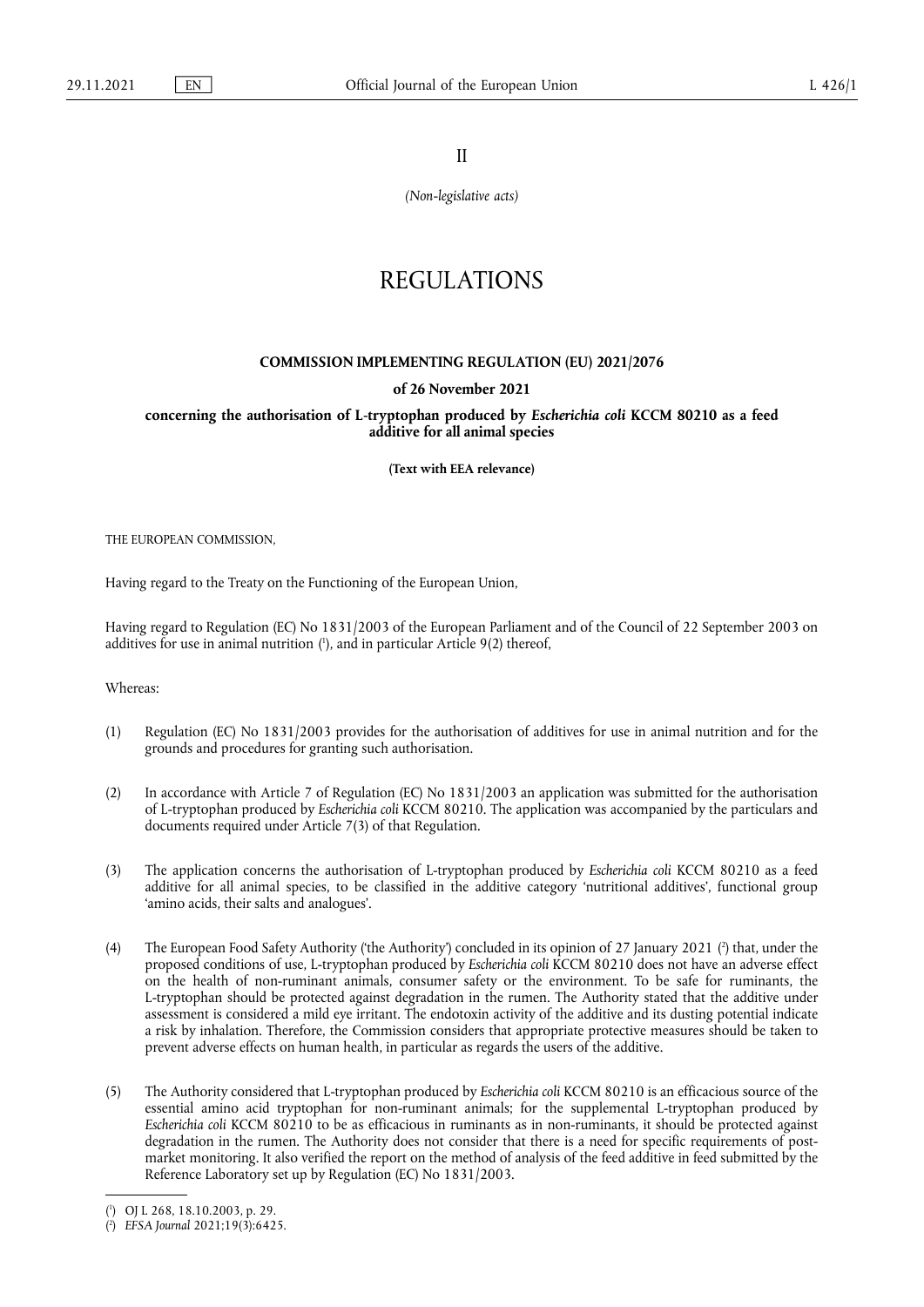- (6) The assessment of L-tryptophan produced by *Escherichia coli* KCCM 80210 shows that the conditions for authorisation, as provided for in Article 5 of Regulation (EC) No 1831/2003, are satisfied. Accordingly, the use of that substance should be authorised as specified in the Annex to this Regulation.
- (7) The measures provided for in this Regulation are in accordance with the opinion of the Standing Committee on Plants, Animals, Food and Feed,

HAS ADOPTED THIS REGULATION:

## *Article 1*

The substance specified in the Annex, belonging to the additive category 'nutritional additives' and to the functional group 'amino acids, their salts and analogues', is authorised as an additive in animal nutrition subject to the conditions laid down in that Annex.

## *Article 2*

This Regulation shall enter into force on the twentieth day following that of its publication in the *Official Journal of the European Union*.

This Regulation shall be binding in its entirety and directly applicable in all Member States.

Done at Brussels, 26 November 2021.

*For the Commission The President* Ursula VON DER LEYEN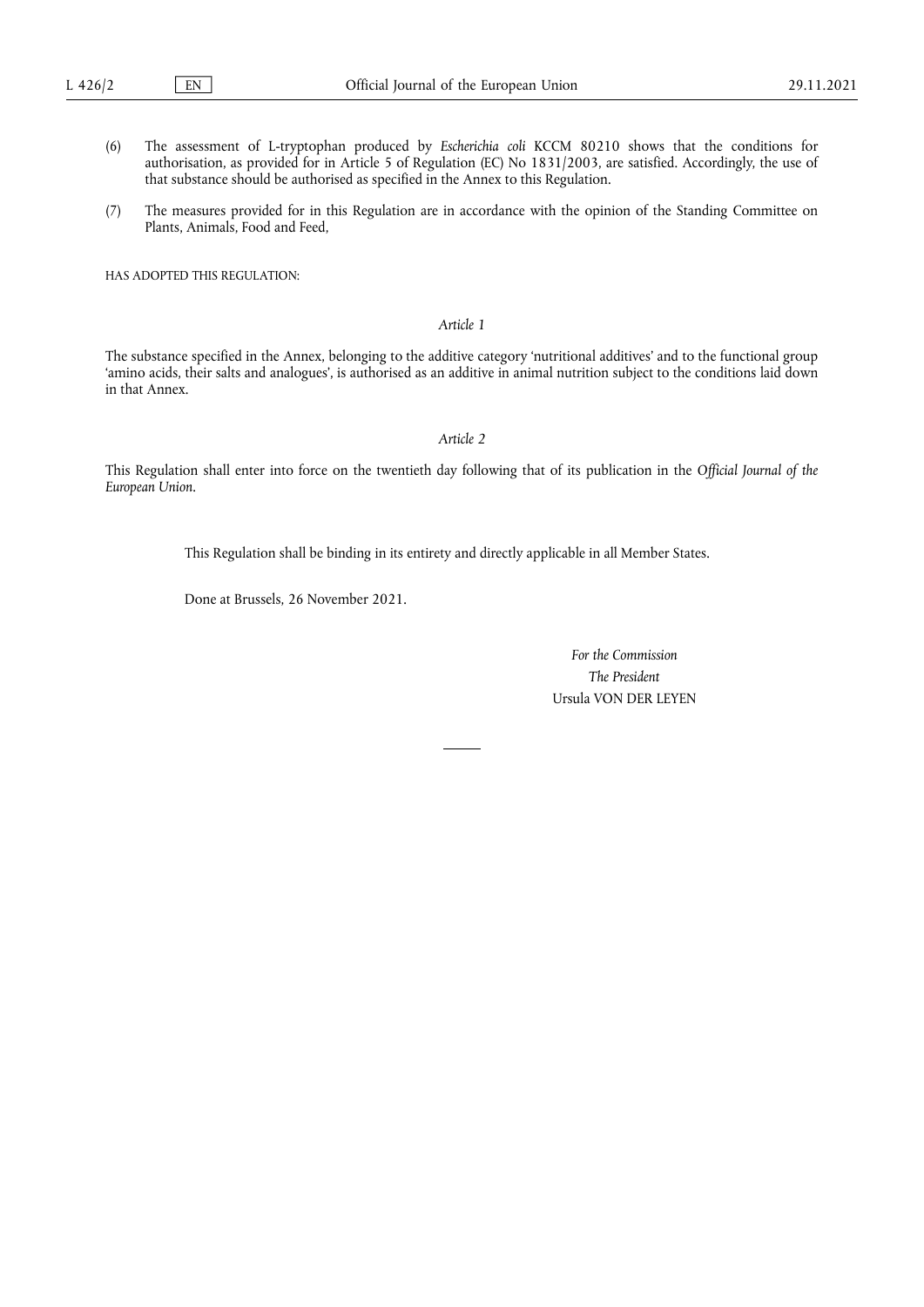29.11.2021

<span id="page-2-1"></span> $\boxed{\text{EN}}$ 

<span id="page-2-0"></span>*ANNEX* 

| Identification<br>number of the<br>additive | Name of the<br>holder of<br>authorisation | Additive     | Composition, chemical formula, description,<br>analytical method                                                                                                                                                                                                                                                                                                                                                                                                                                                                                                                                                                                                                                                                                  | Species or<br>category of<br>animal | Maximum<br>age | Minimum<br>content<br>mg/kg of complete feed | Maximum<br>content<br>with a moisture content<br>of 12 % | Other provisions                                                                                                                                                                                                                                                                                                                                                                                                                                                                                                                                                                                                                                                                                                                                                                                                                                                                                                                                | End of period of<br>authorisation |
|---------------------------------------------|-------------------------------------------|--------------|---------------------------------------------------------------------------------------------------------------------------------------------------------------------------------------------------------------------------------------------------------------------------------------------------------------------------------------------------------------------------------------------------------------------------------------------------------------------------------------------------------------------------------------------------------------------------------------------------------------------------------------------------------------------------------------------------------------------------------------------------|-------------------------------------|----------------|----------------------------------------------|----------------------------------------------------------|-------------------------------------------------------------------------------------------------------------------------------------------------------------------------------------------------------------------------------------------------------------------------------------------------------------------------------------------------------------------------------------------------------------------------------------------------------------------------------------------------------------------------------------------------------------------------------------------------------------------------------------------------------------------------------------------------------------------------------------------------------------------------------------------------------------------------------------------------------------------------------------------------------------------------------------------------|-----------------------------------|
| Category: nutritional additives             |                                           |              | Functional group: amino acids, their salts and analogues                                                                                                                                                                                                                                                                                                                                                                                                                                                                                                                                                                                                                                                                                          |                                     |                |                                              |                                                          |                                                                                                                                                                                                                                                                                                                                                                                                                                                                                                                                                                                                                                                                                                                                                                                                                                                                                                                                                 |                                   |
| 3c440i                                      |                                           | L-tryptophan | Additive composition<br>Powder with a minimum of 98 %<br>L-tryptophan on a dry matter basis and a<br>maximum moisture content of 1 %.<br>Maximum content of 10 mg/kg 1,1'-<br>ethylidene-bis-L-tryptophan (EBT)<br>Characterisation of the active substance<br>L-tryptophan produced by fermentation<br>with Escherichia coli KCCM 80210<br>Chemical formula: $C_{11}H_{12}N_2O_2$<br>CAS No: 73-22-3<br>Analytical methods (1)<br>For the identification of L-tryptophan in<br>the feed additive:<br>- Food Chemical Codex 'L-tryptophan<br>monograph'.<br>For the determination of tryptophan<br>in the feed additive and premixtures:<br>High performance liquid chromato-<br>graphy with fluorescence detection<br>(HPLC-FLD) - EN ISO 13904. | All<br>species                      |                |                                              |                                                          | The feed business operator placing<br>the additive on the market shall en-<br>sure that its endotoxin content and<br>dusting potential result in a maxi-<br>mal endotoxin exposure of 1600 IU<br>endotoxins/ $m^3$ air (2).<br>For ruminants, L-tryptophan shall<br>be rumen protected.<br>The labelling of the additive and<br>premixtures shall indicate the fol-<br>lowing:<br>'The supplementation with L-tryp-<br>tophan shall take into account all<br>essential and conditionally essential<br>amino acids in order to avoid im-<br>balances.'<br>4. For users of the additive and pre-<br>mixtures, feed business operators<br>shall establish operational proce-<br>dures and organisational measures<br>to address potential risks by inhala-<br>tion, skin or eyes contact. Where<br>those risks cannot be eliminated<br>or reduced to a minimum by such<br>procedures and measures, the addi-<br>tive and premixtures shall be used | 19 December<br>2031               |